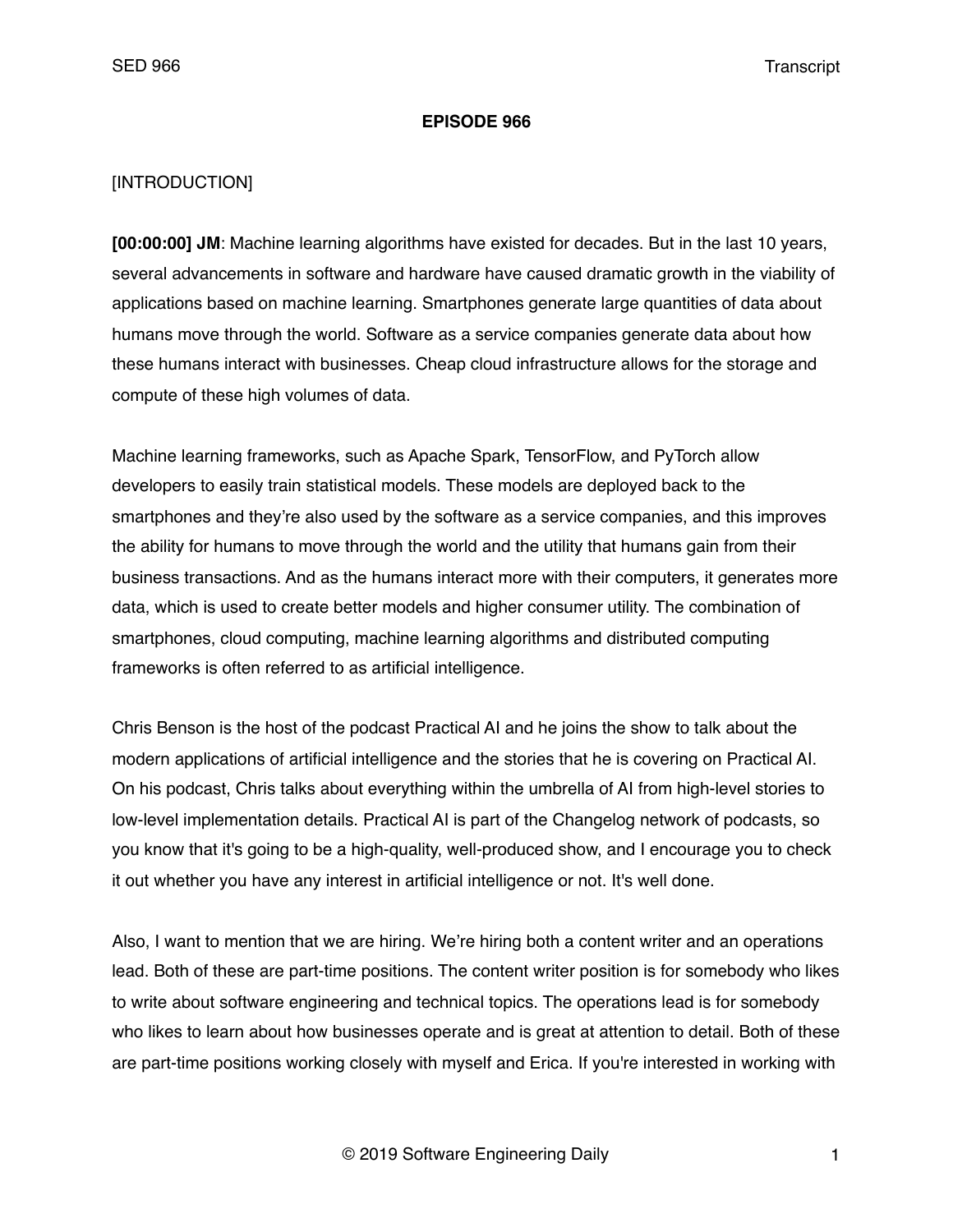us, send me an email, [jeff@softwareengineeringdaily.com](mailto:jeff@softwareengineeringdaily.com). Don't be shy. I'd love to hear from you. And let's get on with today's show.

# [SPONSOR MESSAGE]

**[00:02:46] JM**: Today's show is sponsored by Datadog, a scale, full-stack monitoring platform. Datadog synthetic API tests help you detect and debug user-facing issues in critical endpoints and application. Build and deploy self-maintaining browser tests to simulate user journeys from global locations. If a test fails, get more context by inspecting a waterfall visualization or pivoting to related sources of data for troubleshooting. Plus, Datadog's browser tests automatically update to reflect changes in your UI so you can spend less time fixing tests and more time building features.

You can proactively monitor user experiences today with a free 14-day trial of Datadog and you will get a free t-shirt. Go to softwareengineeringdaily.com/datadog to get that free t-shirt and try out Datadog's monitoring solutions today.

### [INTERVIEW]

**[00:03:54] JM**: Chris Benson, welcomes to Software Engineering Daily.

**[00:03:57] CB**: Hey, thank you very much.

**[00:03:59] JM**: You host the Practical AI podcast. I'd like to start by focusing on that term, AI. So there was a term big data, and now that term has basically been supplanted by AI, and I think that there is, in some ways, no change between those two trends. But I think if you look at a technological level, there have been actual technological shifts that have come to the "big data" area that are significant enough to demand a change in terminology. Why not choose the term AI?

When you compare those two terms, those two eras of technology, what's the tangible difference between them?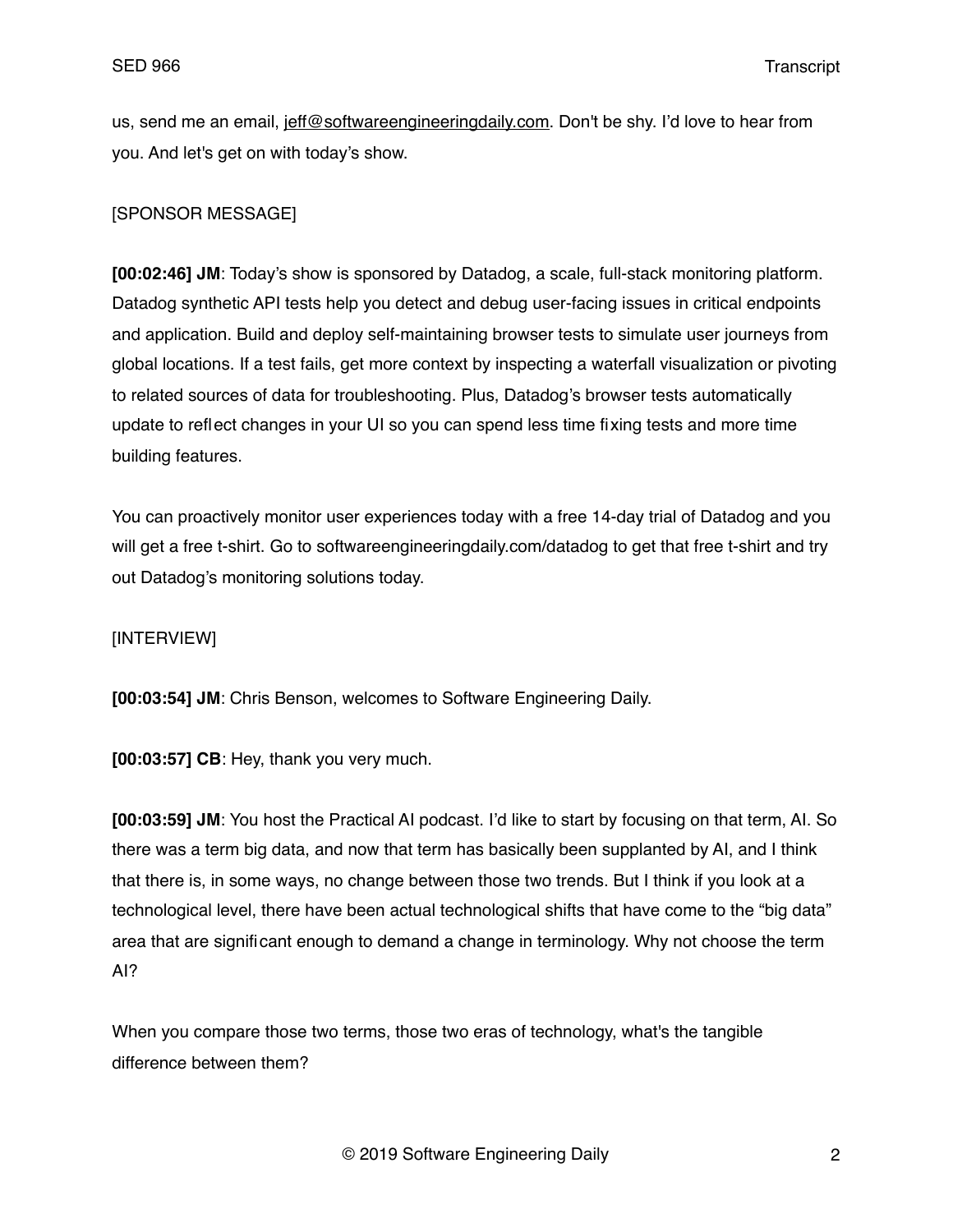**[00:04:49] CB**: Well, I guess I can offer my opinion, and the reason I start that way is that if you put a room full of people in the AI space, at least together, and ask them what is AI, you're going to get a whole bunch of different answers. Almost comically, I was actually at a Facebook broadcast that Adobe was doing about a year and a half ago and there were 12 of us that were being broadcast in a panel and they asked us all that and we all had different answers. We could agree on all sorts of stuff, but a bunch of AI experts could not agree what AI is. So I kind of lead off with that, recognizing that many listeners may not agree with what I'm about to say.

In my personal viewpoint, I have a fairly narrow definition of AI, and that helps me differentiate what it is from big data. I think of AI as almost a marketing term that evolves overtime. As technologies change over the years and our expectations of those technologies change, I think the term changes. The way I personally would define AI is I really think of it right now, in 2019, going into 2020, as synonymous with deep learning, which is implemented as deep neural networks.

So the way I would relate that over to big data is you can use big data in all sorts of different applications and different types of analysis, and if you're thinking of how am I going to operate on big data, you have an entire world of data science that you could apply to that big data. Then as a subset of that data science, there is machine learning, where you have algorithms that are self-learning that can operate and they kind of figure out what you have to do.

Then as a specialty subset of that is deep learning, where you're using specifically neural networks. To my way of thinking, deep learning equals AI today, and if you asked me a little down the line, I may give you a completely different answer.

**[00:06:48] JM**: There are some specific technologies that we could look at as hallmarks of this different AI era. We could look at frameworks like TensorFlow. We could just look at the growing volume of data from mobile devices. We could look at the growing accessibility, the growing adaption of the cloud, the drop in prices of the cloud. Describe the technology enablers that are making AI more accessible, or practical.

**[00:07:23] CB**: Sure. I think we've really hit an inflection as technology has involved, where several necessary ingredients have come together to make it possible. You've already called out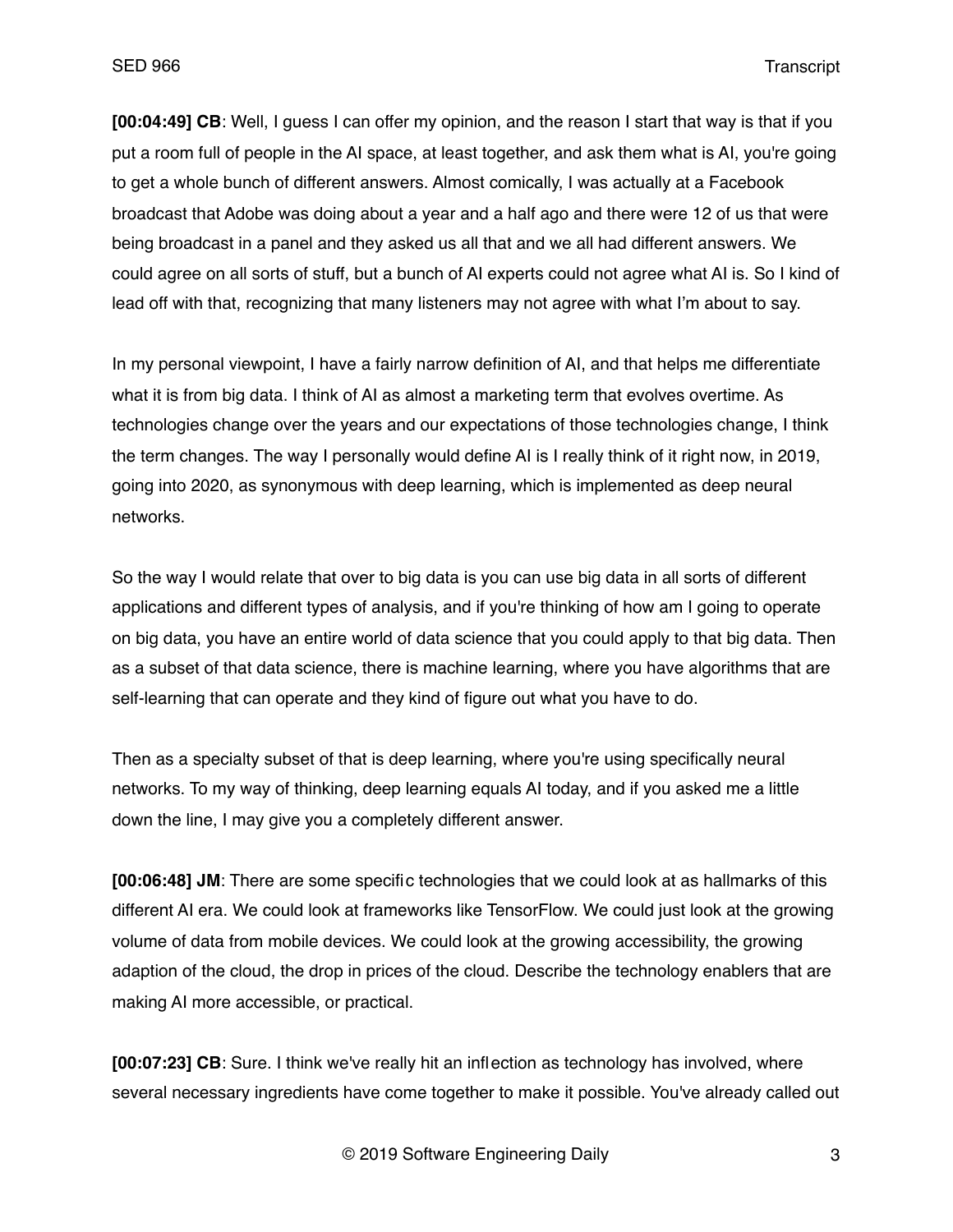one of those, and that is cloud computing doesn't necessarily have to be at the cloud, but is essentially high-performance computing capabilities either in the cloud or that you have on the edge as a dedicated set of infrastructure. Because there's a lot of money these days, there were early benefits being seen back in the early 2000's as we've come out of the AI winter. So there's a lot of work on algorithms so that people can apply new techniques.

Finally, you mentioned a few minutes ago, big data, you have tons and tons and tons of data to operate on, and that's really – If you're defining AI as I do as deep learning, we see that today's deep neural networks require really massive amounts of data at a level that we just up until recently haven't really thought about in a practical manner.

So kind of going back to the national security agency as famously says, "Collect it all," from some years back. That's really what led to this wave of innovation that we're seeing in the AI space where you're able to take advantage of big data with these incredible algorithms that people are coming up with for various use cases, and we finally have the compute widely available to do.

As a matter fact, both the algorithms and the tools to use those algorithms, and in many cases, the data itself, depending on what your sources are, are either open source and/or free. So that's really made it accessible to a lot of people in a very short amount of time.

**[00:09:10] JM**: When I talk to developers, they generally seem more excited about these kinds of things, like building their own models using TensorFlow, training their own models to do things. There seems to be less excitement about the APIs, like speech recognition APIs, transcription APIs, image recognition APIs. You don't hear as many people talking about the usage of the APIs, which are so much easier to use. It kind of surprises me. Does that surprise you at all or is that consistent with your experience?

**[00:09:51] CB**: Possibly so. I think the APIs are great tools from the various vendors who make them available because they've already done the work of the model in their infrastructure. So they're essentially offering a model as a service to you through that API. What that does is it relegates it back strictly into the traditional world of software development where you simply make a cloud API call and you're able to get the answers you need, and that's great if your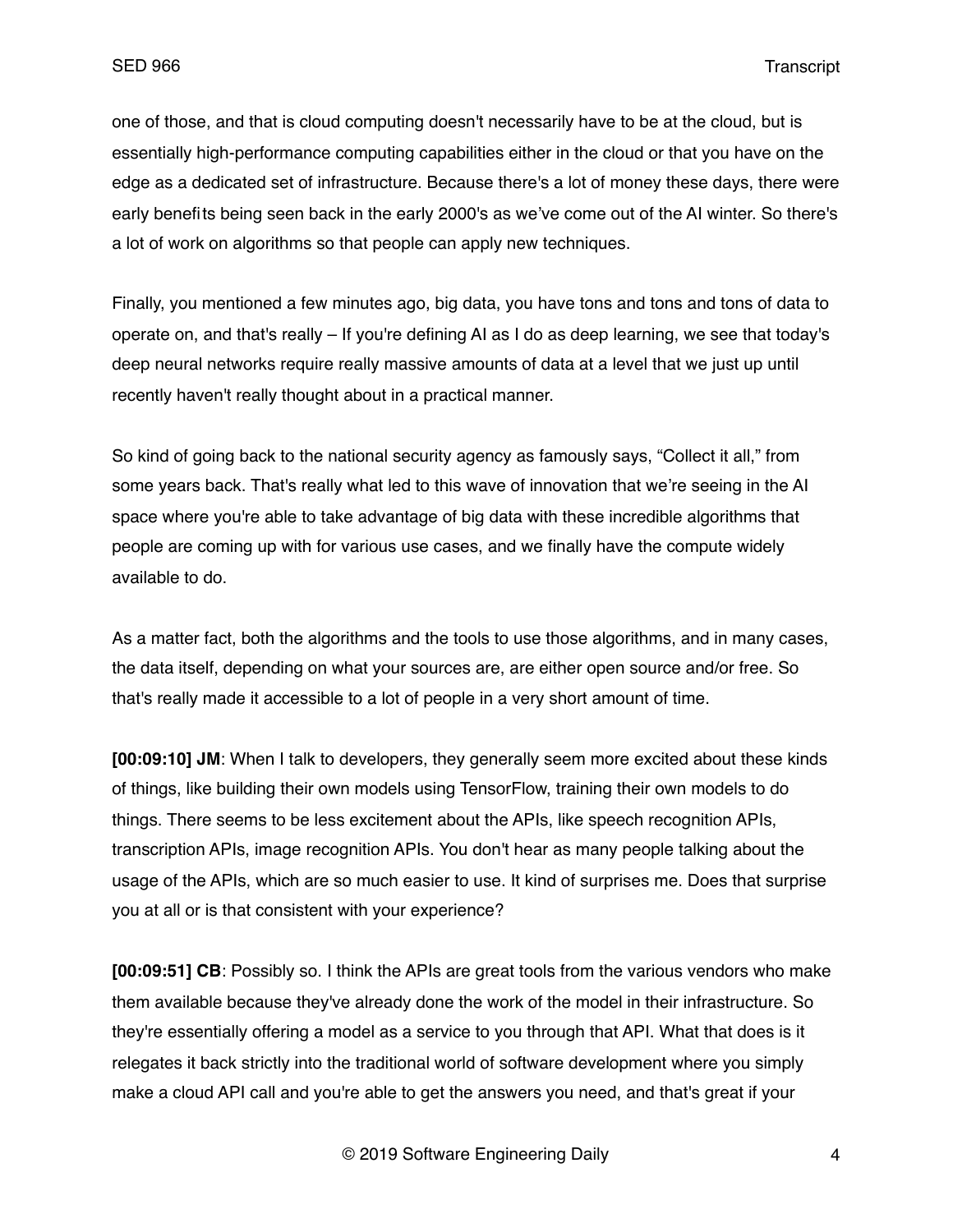interest is strictly on the business and if the problem you're trying to solve can be done with someone's existing API.

I think the thing that we're seeing that you're alluding to here among software developers, and that's my background as well. I'm not a data scientist by background. I'm a software developer. So there has been a rather unusual turn of events as we've gotten into the age of deep learning, and that is that if you looked before this recent, the last 5, 7 years, the rise of this as a field that is becoming so popular, you are really looking at more traditional data science and machine learning algorithms that were out there and to use those even at a fairly basic level. You had to have a fairly good understanding of how those algorithms worked. So that created a barrier to entry to their utilization. So it remains somewhat specialized in the data science world.

So prior to this modern deep learning moment that we're in, a software developer would work with the data scientist in many cases to say, "Hey, can you create the algorithms or can you show me how to use those and we'll work together to get that to work?" Well, something pretty interesting has happened in the deep learning world, and that is that there is the notion of transfer learning in deep neural networks, where because deep neural networks in their layers build upon each other.

As a brief aside, which I think is important to understand why this is the case. A deep neural network has a bunch of layers of nodes or neurons that they have relationships with other neurons beside them, and that creates abstractions on what different concepts in the real world. They're essentially mapping various types of abstractions. As a simple way of thinking that, if you think of your face as an abstraction, as a concept, and it's made up of the concepts of eyes and concepts of nose and concepts of mouth and such as that, then you're getting these collections of concepts that create something bigger. Then that also might go in with other things to create something even larger, like a human; face, torso, arms, that kind of thing.

The neat thing about transfer learning that I was mentioning a moment ago is that it turns out that you can reuse much of a model by only keeping a certain percentage of the existing train layers. So you can have a company out there like maybe one of these leaders, like Google, or Amazon, or Microsoft that are out selling these services and they may have models that you can reuse without all the intense training needed from scratch.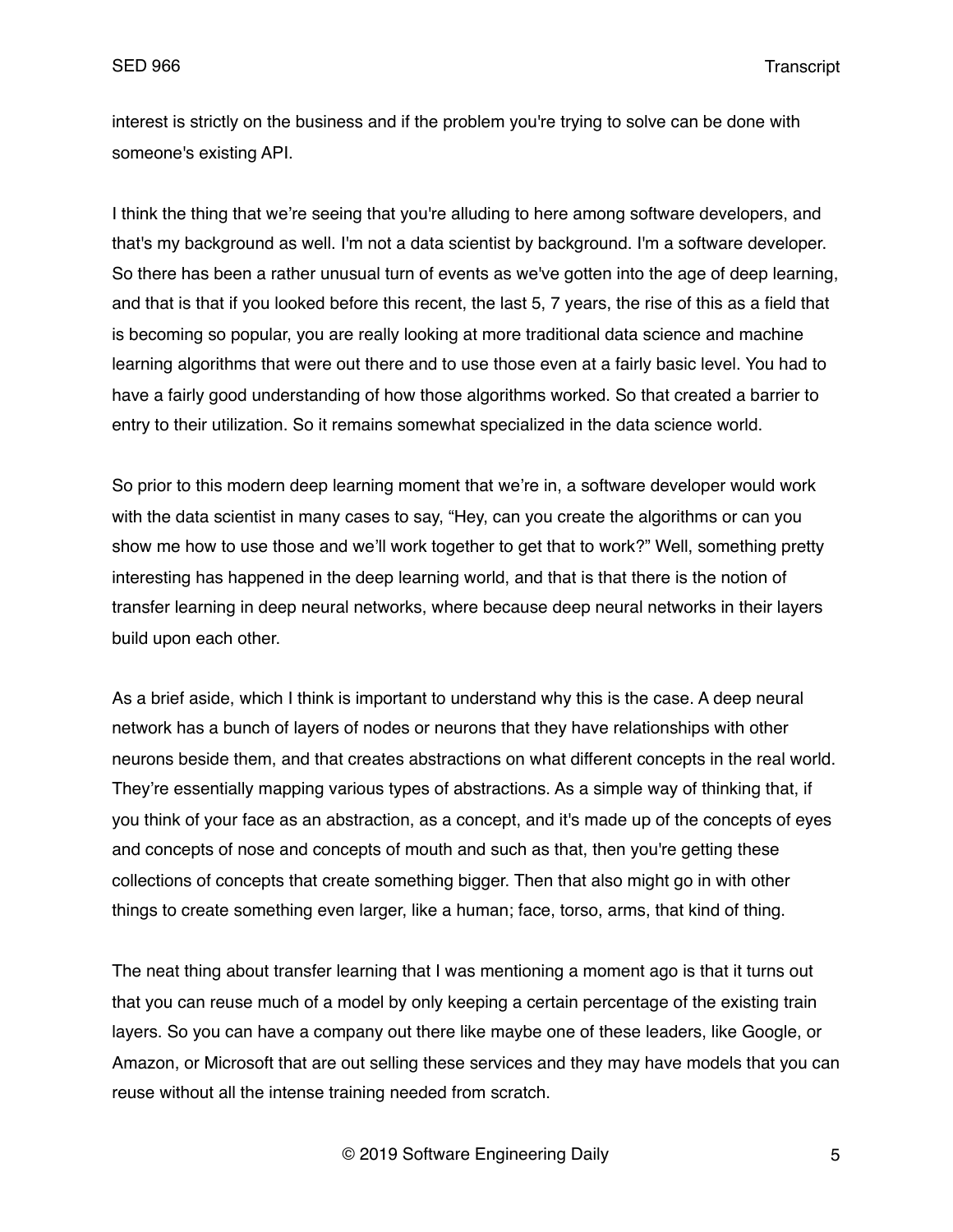So not everybody is a research scientist in AI that has to go create a solution from scratch. If you can go use somebody else's model and say, "That works for a lot of what I need. I just need to build a little on top of that," then you can gain the benefit of transfer learning and utilize it for yourself.

So going back to your original question about developers, that's an ability to create new things that APIs are not offering and it's not that hard or technical. A software developer can fairly easily level up to take advantage of that, and that opens an entirely new world of capability that they never had before.

**[00:13:39] JM**: How has "AI" changed the dynamics of modern warfare?

**[00:13:44] CB**: Well, I think we're going through a transitional period right now where you have the Department of Defense here in the United States, along with its vendors in the defense industry. I worked for one of those Lockheed Martin. As we look at the fact that potential adversaries out there, often people will note Russia and China as potential adversaries out there and they're saying, "Hmm, how do we always stay strategically safe? Able to provide the national security the mission that has been specified for the Department of Defense?"

So if you have AI as a set of tools out there throughout the world in all industries, obviously, it's also going to have applicability in this industry. As you look at more and more technology basis for national security missions, you're going to see that if you can handle faster and faster issues out there as the speed of conflict is constantly increasing, AI can play roles of being able to supplement and interact with humans that are the primary drivers of those missions to give them capabilities or speed up existing capabilities that they've never had before. Of course, anybody, just as in any other industry, anybody in the defense industry is going to be saying, "How can this particular toolset help us better achieve the mission that we've been assigned?

**[00:15:16] JM**: Let's say I make you the US director of AI policy. What would your policy be on facial recognition technology?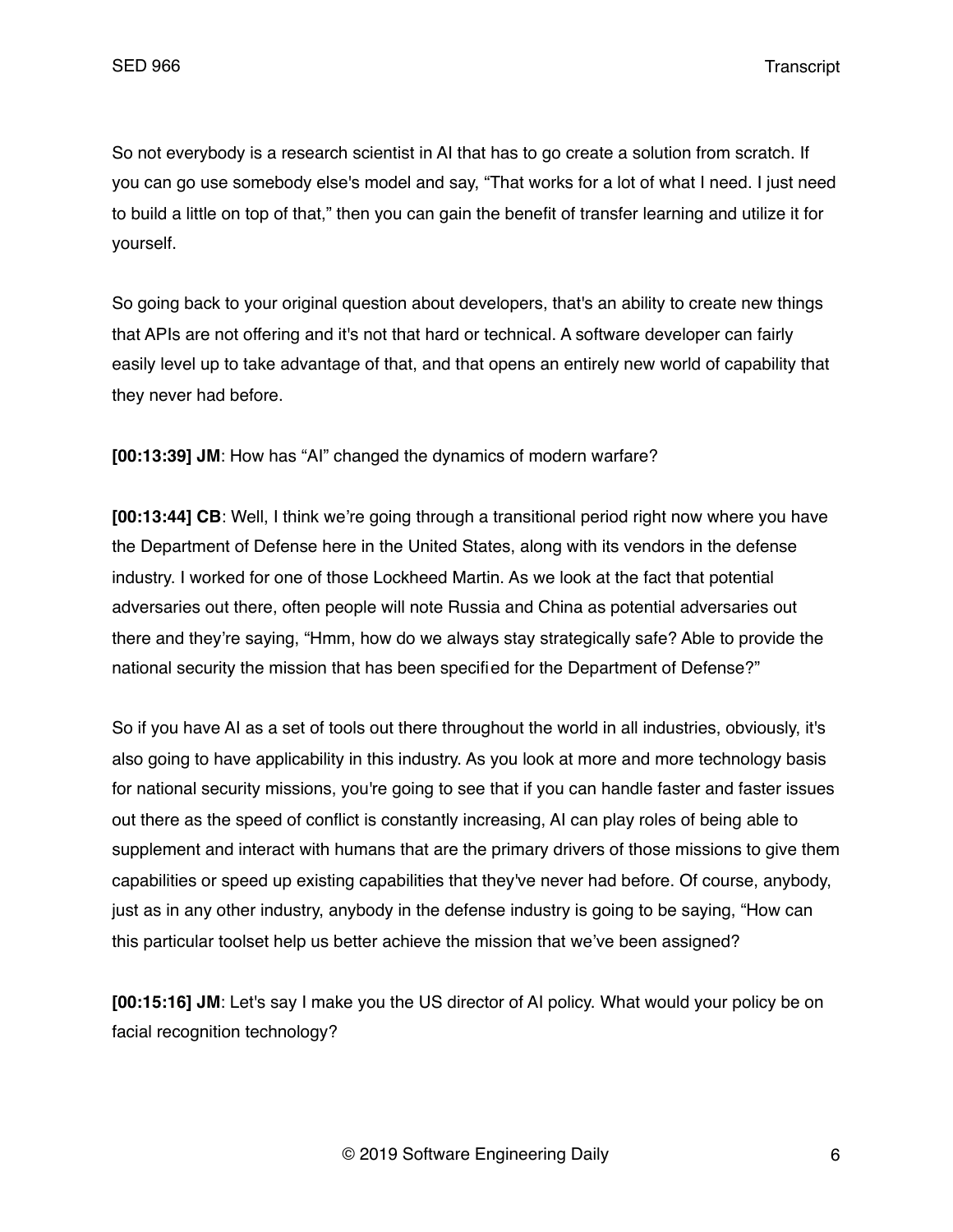**[00:15:27] CB**: Well, I think first of all, the person that was closely matches that would be a man by the name of Gen. Shanahan who is the leader of the Department of Defense's joint AI center,which came into existence last year. Those are the kind of questions that they are trying to answer. If you're looking at the capability of machine vision or any of the other common types of use cases, then you're trying to match up mission requirements that you have and the various tools that you have to implement those missions and saying, "How can these different technologies, such as convolutional neural networks, improve my ability to fulfill a mission?" So that is literally how that is analyzed. As a strategist at Lockheed Martin, we have a number of people such as myself that are working on these types of questions and trying to find the answers for that, which it's still a work in progress. For the moment, I'm not going to get out in front of the Department of Defense, because there's a lot of joint effort in that.

But we have to look at these technologies and say, "Where does it make sense both from a technical standpoint in terms of how it improves mission capability and also from – Which is a great concern to the public at large and us, is the ethics of AI obviously."

So that is literally something that I am working on at Lockheed Martin. I'm one of the people that drive that effort, and eventually we'll probably be able to talk about that in public. But right now, the work is still being done and we're still working with DOD and other federal agencies on what we consider to be appropriate uses of those technologies.

**[00:17:04] JM**: But let's say I'm not asking you as somebody who is familiar with military technology and military policy. Let's say I'm asking you more from the kind of world you want to live in or the kind of United States that you want to live in. For example, should I be able to walk into a store and have a security camera monitoring my face and allow me to pay by just walking in and then walking out? Should there be cameras everywhere so that I have a sense of safety as I walk around? And I know that there is a constant scanning of faces for potential miscreants or people who might cause me harm. What about on the consumer level and the population level?

**[00:17:54] CB**: Sure, and I think that's one of the challenges that we have right now, and I think that is a very hard question to answer. I'm certainly open to offering my own personal insight. I think for me it really comes down to disclosure. Obviously, I wouldn't be in the AI field if I wasn't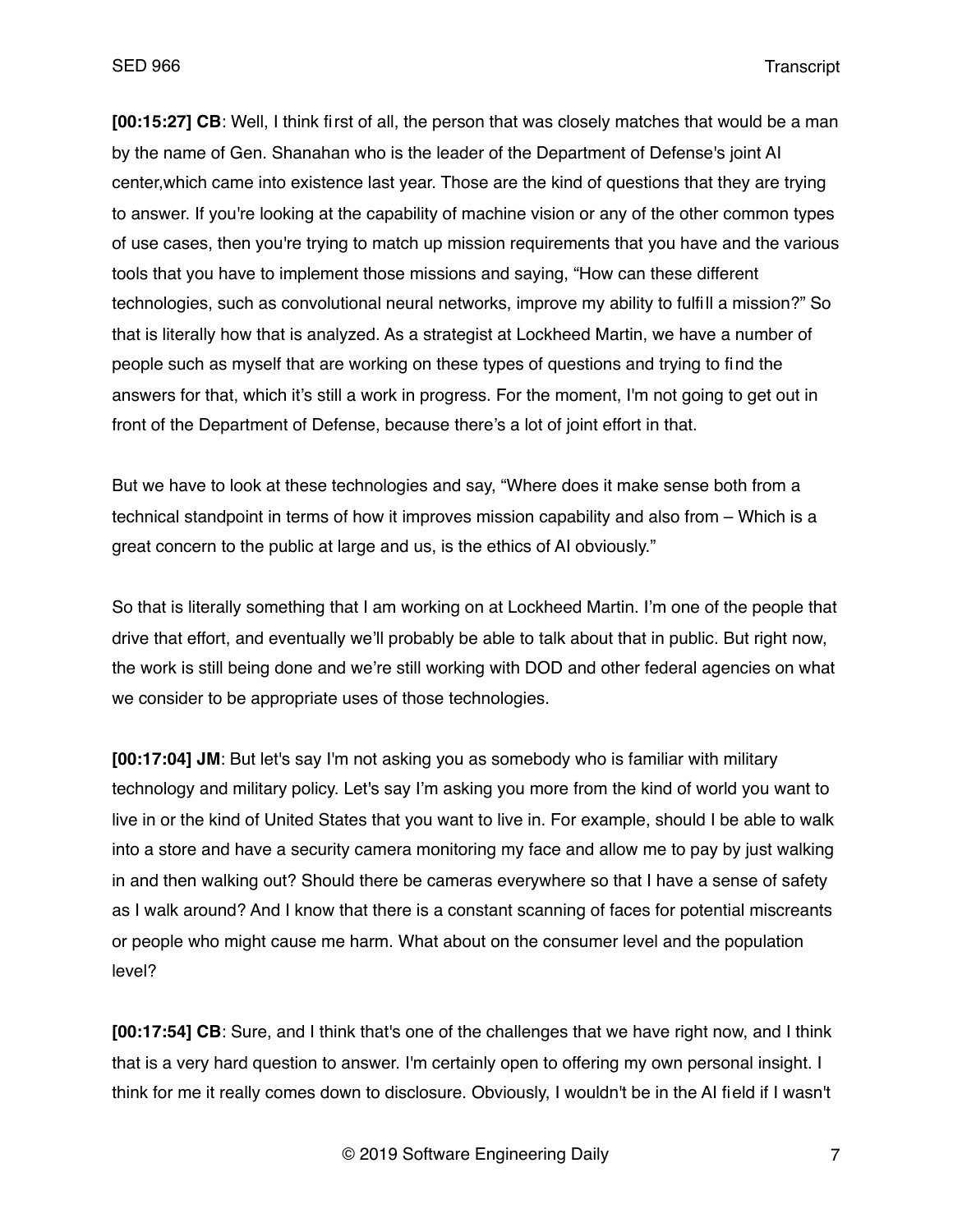enthusiastic about the technology, but it also brings about these capabilities that definitely affects things like privacy, perceptions of the world. How we're engaging with those around us?

So I think we're at a moment right now to where if you're going to make those steps forward into this to use artificial intelligence to fulfill those types of use cases in the consumer space, you need to make sure that your partners and that your customers fully understand that that is part of the engagement that they're going to have with you.

So I think where consumer organizations get into trouble is when they kind of a leap ahead of where the people that they're serving are expecting them to be. They don't give those people a chance to opt out or to give feedback saying, "That doesn't work for me."

I don't think there is a single answer that works for everybody so far with – I'm both enthusiastic personally about AI and I have great concern working in this field about the potential for privacy to be violated, but I also know people that whether or not they have any interest in AI, they want to maintain strict privacy and they're trying to figure out how to use even the tools that are out today where you have social media tools that are able to predict your behavior, your likes and dislikes, even better than your own cognizant awareness allows.

So it's a fair thing to say that a social media site literally knows more about you than you do in the sense that they have objectively observed certain behaviors and that we are emotional beings and we tend to want to think of ourselves in a particular way, and we may not be very honest or observant about how our behavior is leading.

So it's such a complex world, and one of the things I'm always telling people is these are the conversations that we need to be having. Literally, everyone listening to this right now needs to think their way through what their own positions. What works for you and what doesn't work for you and are you ready as you engage consumer companies to be able to kind of stand up for your own set of beliefs and your own set of interactions at a level that you're comfortable with? I would argue that probably most people have not taken that very active a step yet.

## [SPONSOR MESSAGE]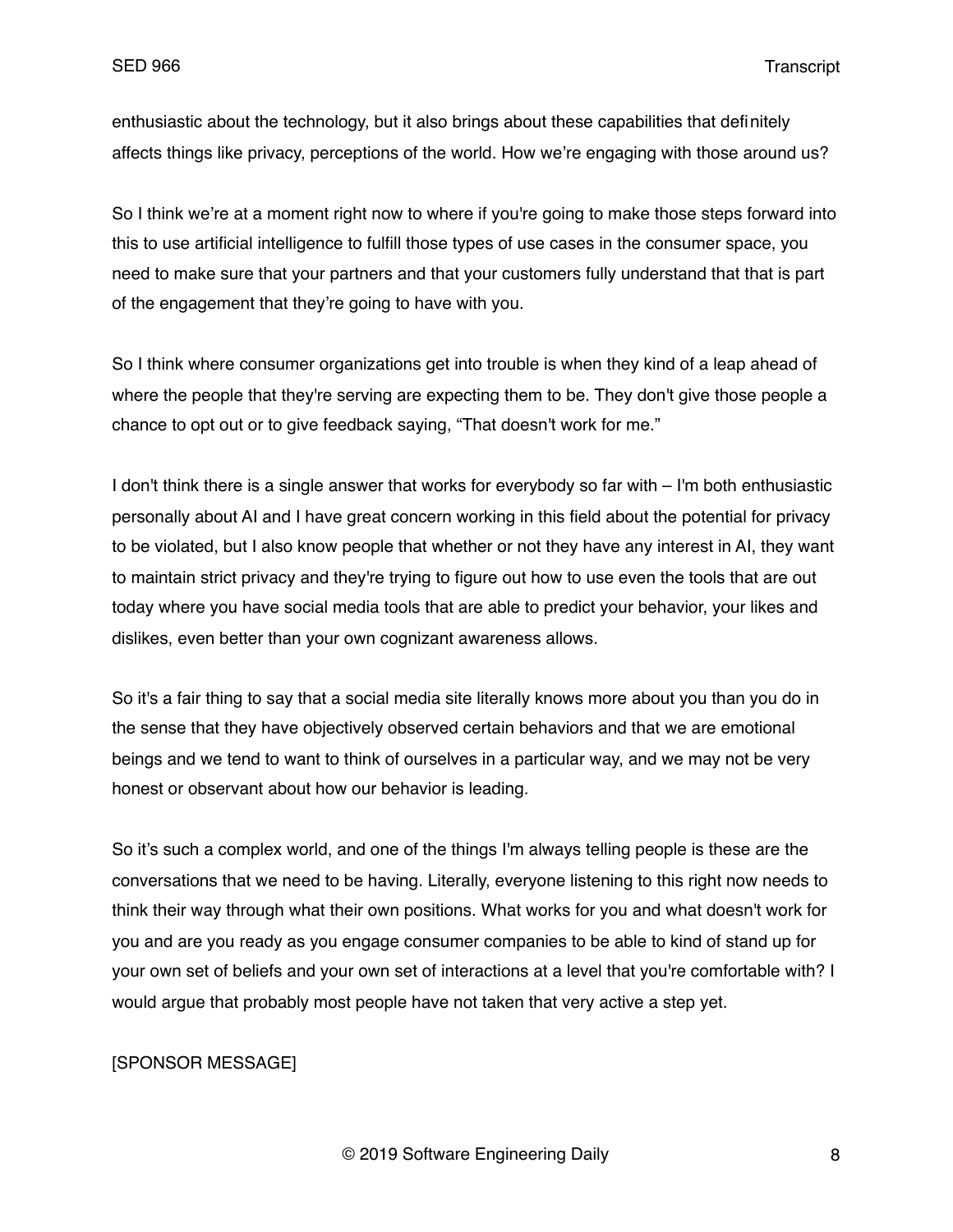**[00:20:40] JM**: Looking for a job is painful, and if you are in software and you have the skillset needed to get a job in technology, it can sometimes seem very strange that it takes so long to find a job that's a good fit for you.

Vettery is an online hiring marketplace to connect highly-qualified workers with top companies. Vettery keeps the quality of workers and companies on the platform high, because Vettery vets both workers and companies access is exclusive and you can apply to find a job through Vetter by going to vetter.com/sedaily. That's V-E-T-T-E-R-Y.com/sedaily.

Once you're accepted to Vettery, you have access to a modern hiring process. You can set preferences for location, experience level, salary requirements and other parameters so that you only get job opportunities that appeal to you.

No more of those recruiters sending you blind messages that say they are looking for a Java rockstar with 35 years of experience who's willing to relocate to Antarctica. We all know that there is a better way to find a job. So check out vettery.com/sedaily and get a \$300 sign-up bonus if you accept a job through Vettery.

Vettery is changing the way people get hired and the way that people hire. So check outvettery.com/sedaily and get a \$300 at bonus if you accept a job through Vettery. That's V-E-T-T-E-R-Y.com/sedaily.

Thank you to Vettery for being a sponsor of Software Engineering Daily.

# [INTERVIEW CONTINUED]

**[00:22:30] JM**: Many of these conversations that I have seem to devolve into a very emotional conversation. So for example, the conversation around should you have a voice interface in your home? The first response that I almost always get from somebody who I'm talking to about a voice interface and whether or not they should have one is, "I don't want that thing. It's listening to me all the time. I'm not interested."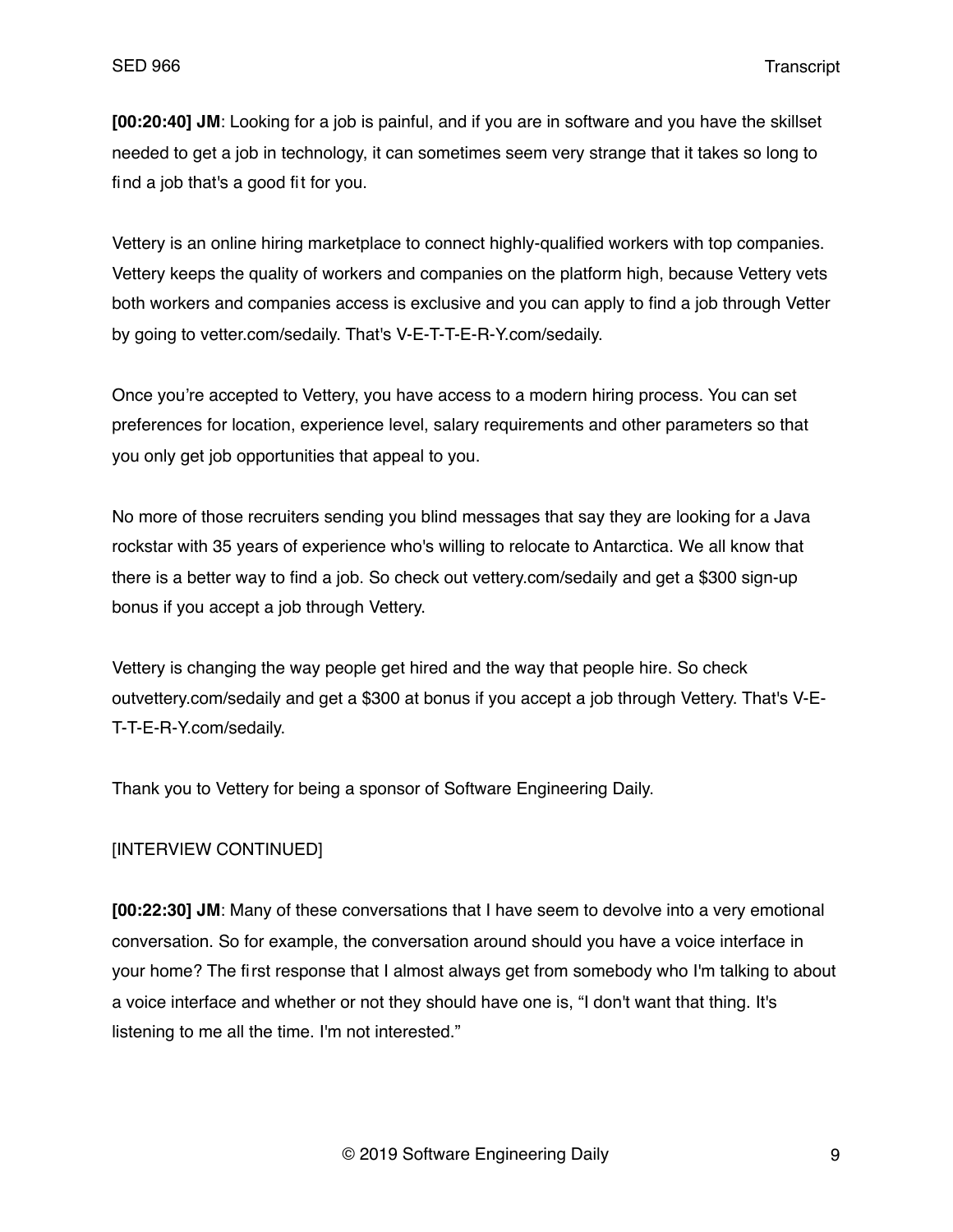The smartphone does the same thing, and if you bring that up to these people, at least in the examples that I've had, they basically get a cognitive dissonance and they cancel the conversation. They're like, "Yeah. I don't really want talk about this."

If they were to zoom in a little bit further, like first of all, there's no difference. Second of all, if there's any difference, it's that the hardware is more secure and you're not installing random third-party apps on to your smartphone device. Furthermore, it actually provides a ton of utility. So as somebody who spends so much of their time talking to people about "AI", how do you navigate these issues that have become so sensitive to people?

**[00:23:52] CB**: I do the same thing that you just said, where I tried to point out the deal, if you will, that people have already signed up for. A lot of cases, not very thoughtfully, not very cognizant of the implications.

I personally carry around an iPhone. That's my personal iPhone. I carry around an iPad, my personal. I also have a work iPhone that I'm assigned. We have our laptops in my house. I have Google devices. I have Amazon devices and all of these have various listening capabilities, and they're all – They can all be turned on remotely and it's something that I personally am very, very aware of. I know that in finding my own choice of where to accept the tradeoffs between privacy and utility with these devices, you can, in some cases, go in to the settings and decide, "No. You're not allowed to upload data." That might be default setting on, that kind of stuff.

So in our family, we're a little bit thoughtful about the fact that there are many microphones around and, just technically speaking, aside from the legal and regulatory constraints, that a lot is possible. Then when you not only think about the fact that you have all these microphones and all these input devices, cameras around, that data can be used in many different ways. Some of them you might think of very wonderfully, and others quite nefarious.

You just have to – If you're going be thoughtful about it, you have to accommodate that realization in your life, and it takes a few brain cycles to go through that, which is probably why most people turn away from it. But that is exactly why if you work in the defense industry or if you're in the military or DOD and you have any sort of classified access, then you literally have to leave all of your electronics out when you have those kinds of meetings and stuff, and that is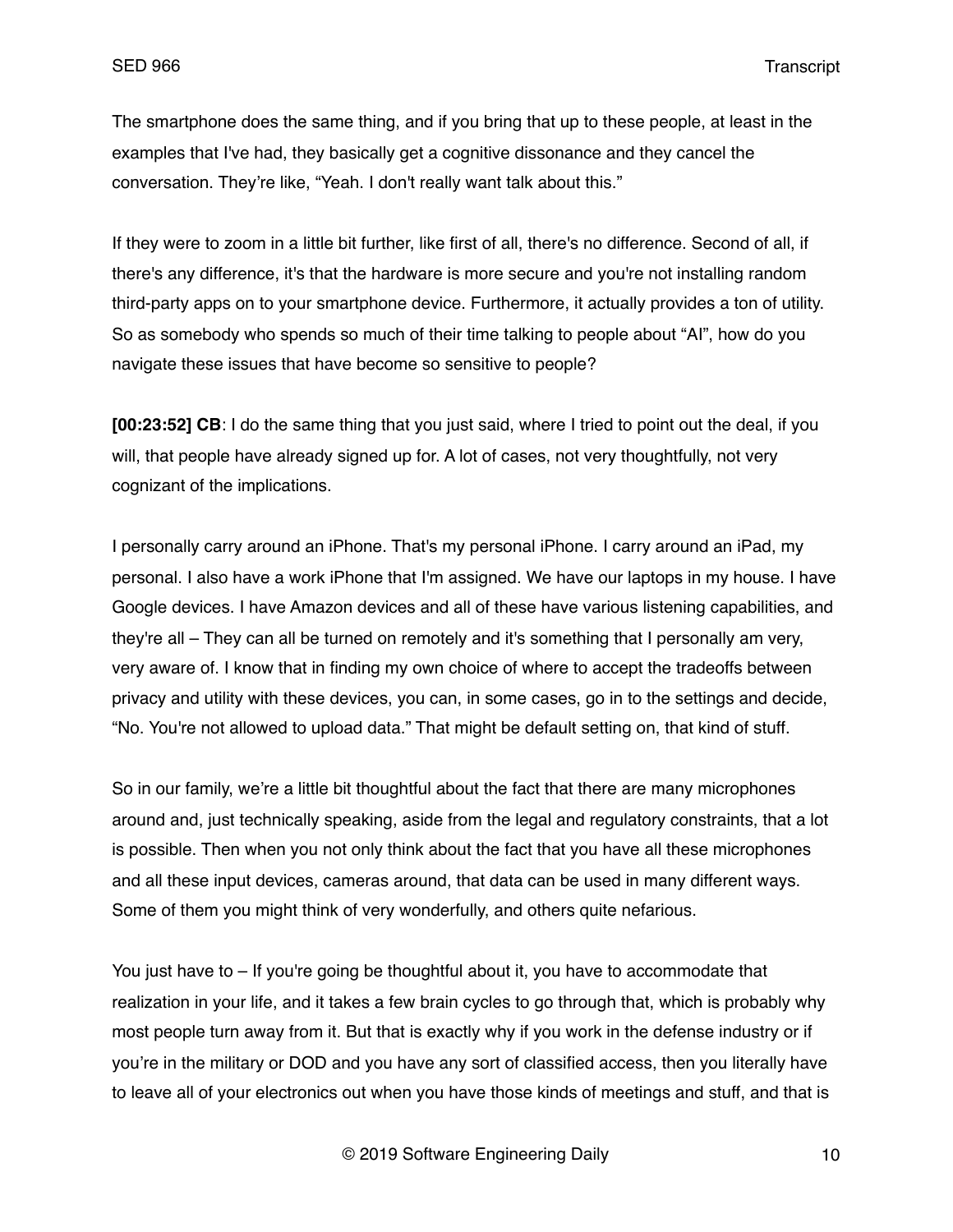why. Because if you do have a nefarious actor in there, whether this'd be in the military space, whether it'd be in the consumer space, wherever, that technical capability exists. So you should be aware of it.

**[00:26:07] JM**: When I think about the government's use of large data or "AI", it seems so nascent. I mean, we can talk about AI, but the amount of data that the government has relative to how much use they are making of that data, even in just like noncontroversial ways, like, can I get a passport faster or something? Can we build roads more efficiently? These kinds of things are not really – I mean, slowly but surely, I'm sure we'll get them.

But I think in some ways, this mirrors the ways that legacy enterprises are like talking about their AI strategy, but largely there's almost no difference between – For many large enterprises, there's almost no difference between an AI strategy and just like a data platform strategy. Just getting your data in order, cleaning your data, making very simple regressions based off of that data. Are we even at the stage where enterprises can build useful models? When can they build useful models? Are enterprises just kind of figuring out how to get their data in order or are they actually building models that are helping them in transformational ways?

**[00:27:42] CB**: I think it depends on the motivation, obviously, of the people in each organization on how they're approaching it. For-profit businesses are out to make a profit, and I think it would be naïve to think that they're going to use data in a way that is not to further that goal. That's why they're collecting it. That's what they're there for, and that would include obviously all the cloud companies.

I think the place where those kind of organizations get into trouble is when the people that they're serving don't have a clear understanding of how that data is going to be used and have not given their consent for data to be used in that way. I think that is different from nonprofits and government agencies because they are there to serve the public or serve the constituencies that they have. I think that, presumably, if a nonprofit is in fact able to secure their 501(c)(3) designation from the IRS, it means because they have been deemed a public charity and therefore the public good, and hopefully they're operating in that manner.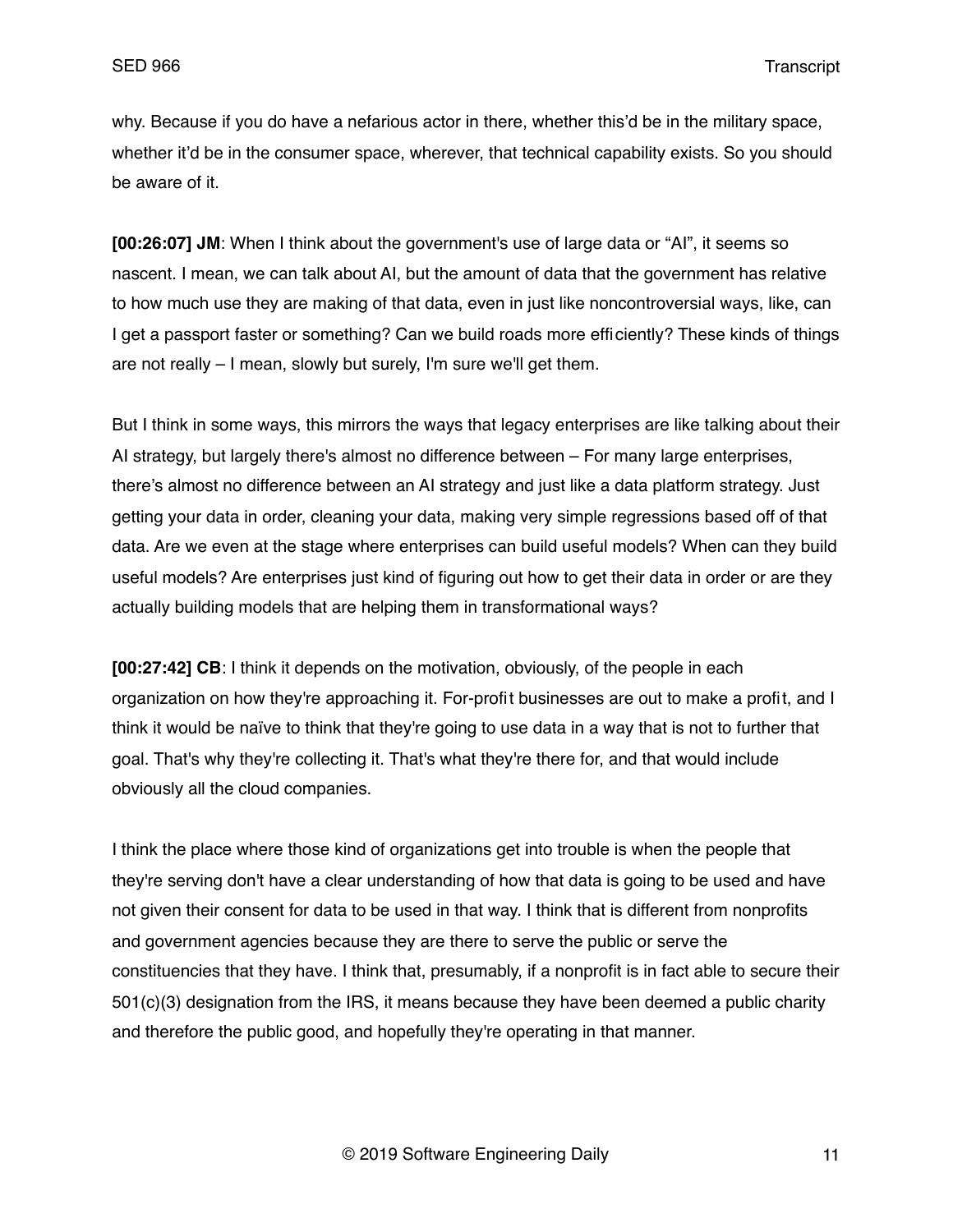But just be aware where those interactions are and, specifically, don't give consent to use data unless you're fully cognizant of how those organizations are going to be, because they can learn about you and your various behaviors that may influence their for-profit operations. If you're okay with that, then go ahead and do that, and I've had to consider that myself, recognizing that by opting into certain social networks and search companies, that I know they're going to use that data and they're going to mix it with other people and try to get not only views of me as a person, but also larger societal views that can further their business. You really have to just recognize whether or not you want to be part of their transformation process.

**[00:29:36] JM**: What's the most creative application of generative adversarial networks that you've seen?

**[00:29:41] CB**: The most creative. I would say we're still trying to figure that out right now.

**[00:29:45] JM**: By the way, I'm not telling like creative from like, "I got a GANs to write me a movie script or something." I just mean like from a technical perspective.

**[00:29:53] CB**: Well, I mean, I don't even know that it's the technical perspective that's the most interesting. It is a particular approach to model development, and we may want to find that, where you have essentially, in layman's terms, you have one model that is generating possibilities and you have another model that's kind of discriminating what's real and what's not. In that feedback loop, let them together as a team produce better and better content towards whatever that end goal is.

So there have been some pretty amazing areas in terms of music creation that I've heard, in terms of artwork. You probably are familiar with the fact that there was a group somewhere in Europe. I don't remember the specifics. But they had created a painting, probably about two years ago now roughly, and they were going to sell it at Christie's Auction House.

I think that roughly they were thinking it might go for something like 10,000 American dollars. It ended up fetching somewhere in the neighborhood of half a million at the end, potentially because it was the first of its type to use GANs in this kind of big art way. I don't know how that would affect pricing going forward, but it was interesting moment, because it was the moment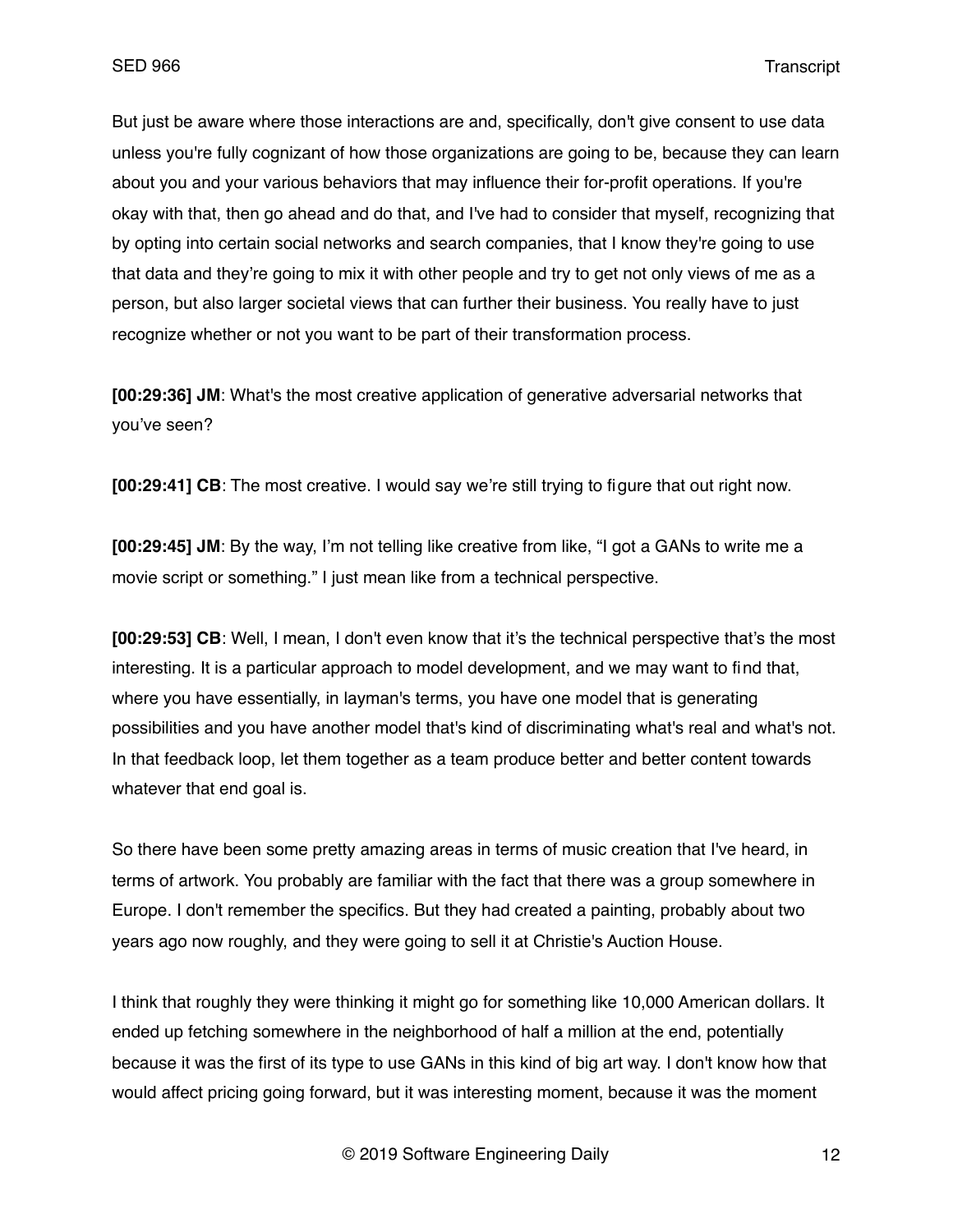where we first realized with some of these innovations that we're literally in the world of art that, yes, AI can be creative. Yes, AI can generate things in an artistic sense that we had up till that moment reserved for human intellect and thinking that would be the last bastion of where humans would be dominating for some time to come.

So now that we understand that AI has a creative ability in the model itself, it creates where do we want to go with this? There're a lot of ethical issues. What is valid to create? How does that interoperate with humans? It can be great for simulations. The sky is really the limit on the technology. So I know that myself on the Practical AI podcast, my cohost, Daniel Whintenack, we are eagerly watching what happens week after week and month after month. I think kind of calling out some of the more novel things that we see along the way.

**[00:31:56] JM**: Okay. But that piece of art, that was not actually like a milestone in like computer creativity. I mean, computer creativity, you can say some AutoCAD design or some data visualization, like a really nice line graph. There's really not much of a difference between that and a work of art created by a GANs.

**[00:32:25] CB**: I'm going to disagree with you right there, and I'll tell you why. I don't even think it's what is the actual output itself. I think it's the fact that if you're going to open up a CAD program and work on it, it's still requiring the creative element. That provides tools for you to use to realize this vision that you as an artist may have. But at the end of the day, it's not the CAD software is only enabling this thing that you have in you as an artist. What GANs have done in this concept of creating this painting and things that have come subsequent to that with music and with photography and everything is that it's no longer arising out of ourselves as humans.

I actually do think not because of the technical output, but because of the source, it was truly a touchstone moment for humans more than AI, and that this thing which we always expected to be the last thing to go to computing was there already.

So we've had to kind of readjust and go, "Hmm, that thing that I thought we'd hold in reserve is different." It affects humans in a fairly deep way in that way. If you're looking at it just about the technical output of the art itself, I can totally see your point.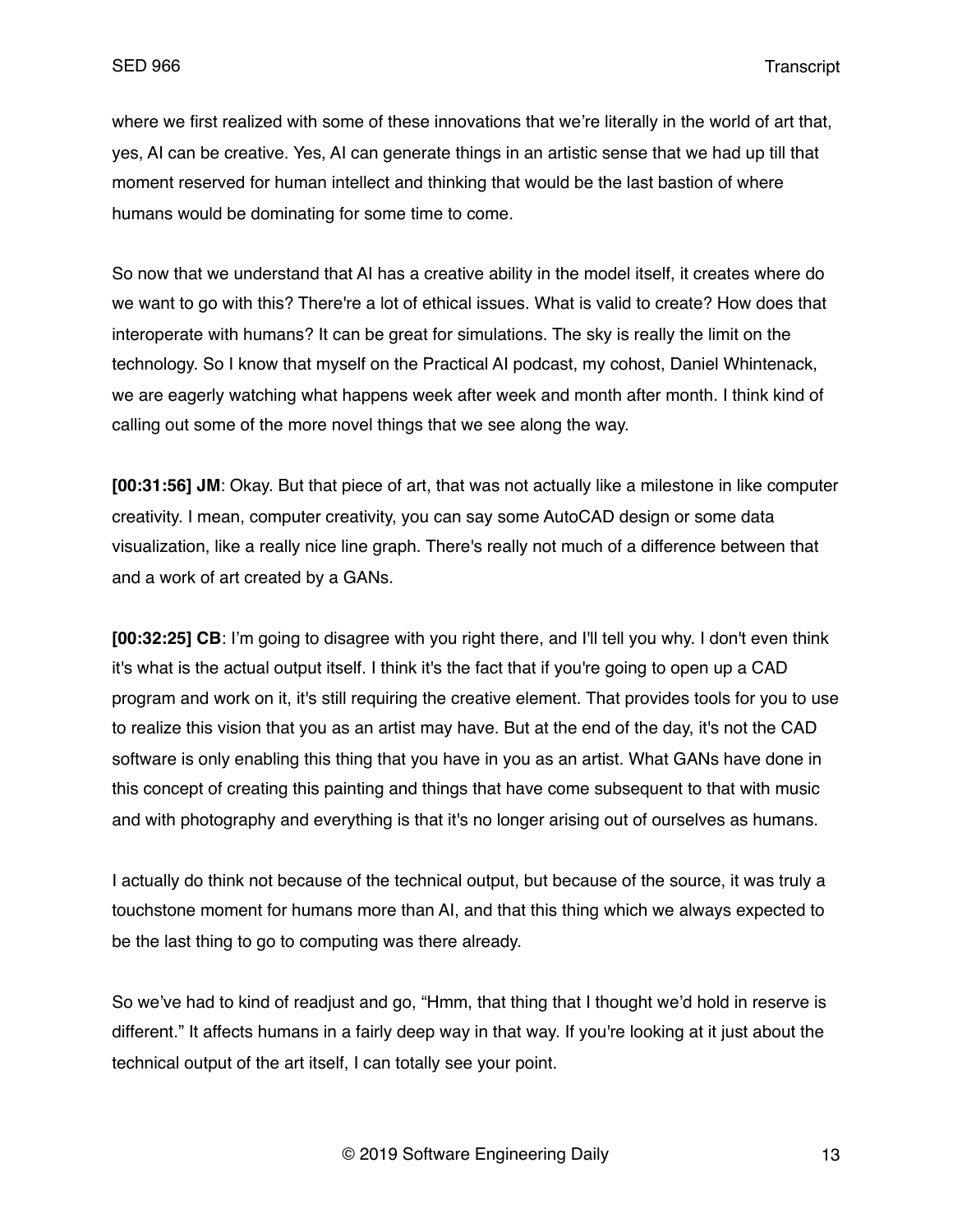But it is change what may happen. For instance, in the creative worlds going forward at this point, if you're a marketing agency and you have a client, do you have a staff of designers going forward that are creating the novel things that you're trying to sell a Fortune 500 company in terms of branding and in terms of the various marketing campaigns, or do you have a bunch of supercomputers that are running thousands of GAN instances and generating ideas? Whether they be music, or imagery, or stories and dialogue, whatever, that you're going to turn around sell? I think it's actually a really big moment.

## [SPONSOR MESSAGE]

**[00:34:27] JM**: As businesses become more integrated with their software than ever before, it has become possible to understand the business more clearly through monitoring, logging, and advanced data visibility. Sumo Logic is a continuous intelligence platform that builds tools for operations, security and cloud native infrastructure. The company has studied thousands of businesses to get an understanding of modern continuous intelligence and then compile that information into the continuous intelligence report, which is available at softwareengineeringdaily.com/sumologic.

The Sumo Logic continuous intelligence report contains statistics about the modern world of infrastructure. Here are some statistics I found particularly useful. 64% of the businesses in the survey were entirely on Amazon Web Services, which was vastly more than any other cloud provider, or multi-cloud, or on-prem deployment. That's a lot of infrastructure on AWS.

Another factoid I found was that a typical enterprise uses 15 AWS services, and one in three enterprises uses AWS Lambda. It appears serverless is catching on. There are lots of other fascinating statistics in the continuous intelligence report, including information on database adaption, Kubernetes and web server popularity.

Go to softwareengineeringdaily.com/sumologic and download the continuous intelligence report today. Thank you to Sumo Logic for being a sponsor of Software Engineering Daily.

# [INTERVIEW CONTINUED]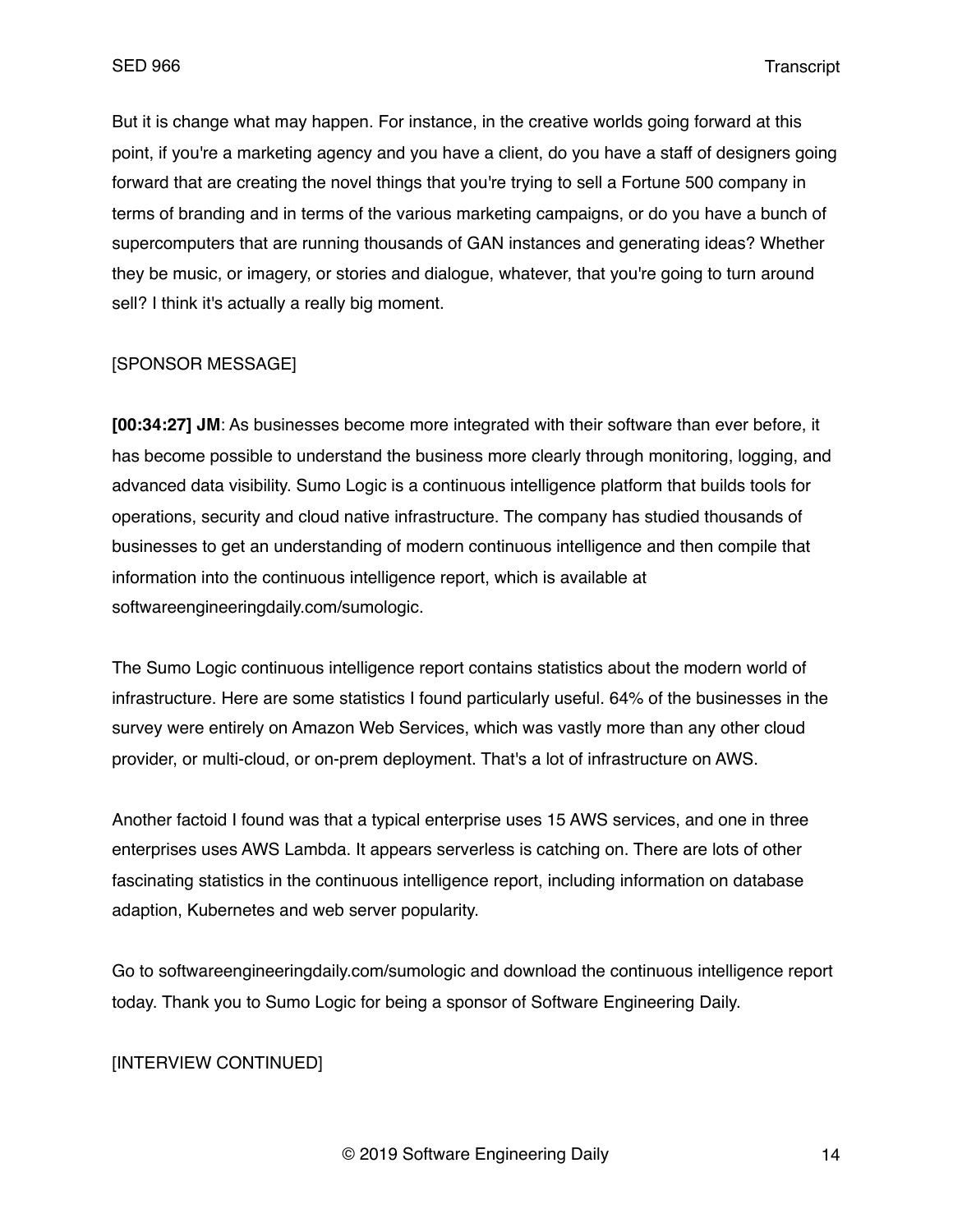**[00:36:17] JM**: Just to drill into this a little bit further. So the AutoCAD example, with AutoCAD or with data visualization like an Excel model, you're often drawing relationships between data points using interpolation and then you are saying, "Okay. Based off of this set of data points and the interpolative relationship that I have described to you, computer, please extrapolate beyond this model that I have described to you."

Then the computer has been able to do that for a long time. I mean, our interpolation extrapolation has gotten better. The only difference with the GANs stuff is you're saying, "Hey, here are some works of art, and here are some parameters that I'm going to define that I want you to look at those works of art in terms of, and here's the interpolative relationship I want you to think about between those works of art based on those parameters that I have described to you. Now please extrapolate from that relationship," and it's really just the same thing. I mean, I think it's great. I think it's wonderful, but I think it's just iterative.

**[00:37:37] CB**: I do agree. It is iterative in one sense, but I think the thing that distinguishes the two is that in the case of the first where you're using software as a tool as a human, you're still talking about the kernel of that creative vision came from the person. They came from the human.

As you look at model-generated art, and it doesn't have to be art, by the way. It can be all sorts of different task in the world and stuff, then you're looking at a capability coming about where you didn't have to start with an artistic talent in a human from the origin of that. As we're looking, as you start multiplying this new capability in the compute world out across many industries, that's why we're arriving at this moment now where we have to decide what is this relationship that we're going to have with computing, since in many cases that nugget of creativity, that nugget of insight, did not start with a human. It started with a model somewhere.

If you run that out on any given industry and you say, "Well, we're going to proceed down the –" It may be that instead of building on the shoulders of human giants, you may be building on the shoulders of model giants, which is why we us as humans need to start rethinking how we interact with AI going forward. What is the right relationship? Because it will change the business models.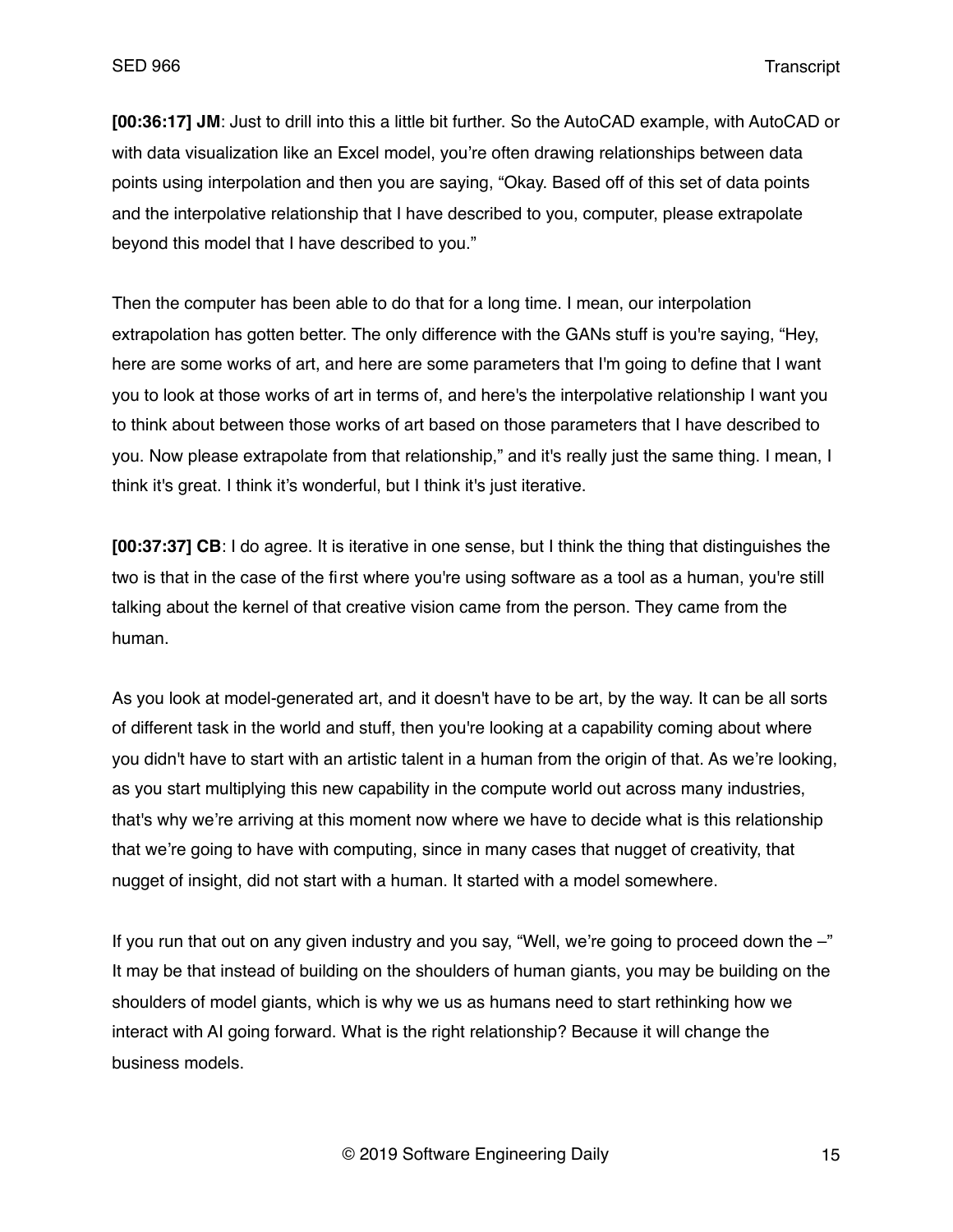If you're a business person out there and one of these companies that we were just alluding to a few minutes ago with a profit motive, then you have an option between do I use humans for this going forward or do I use models for this going forward or some mix of the two? If it's a mix, what does that mix look like and what are the moral, ethical considerations that we need to apply to those as well just as organizations and citizens of the world at large?

So I think we're in a moment of really trying to figure out a lot of the implications where we may be starting small, and I think you kind of pointed out that that's that evolution, but you also crossed the line in that evolution that's led to a whole bunch of new things coming in the world before us.

**[00:40:04] JM**: Yeah. I mean, whether or not it's iterative, whether or not there is a total adjacency between somebody building an Excel model and defining the parameters in their Excel model versus somebody defining an art generation model. Whether or not that is discrete or continuous relationship between those two paradigms, I do think that whatever watermark we crossed recently, maybe it was literally what you're describing. We've crossed some indefinable moment in computer-generated creativity, or maybe it's just we could define it in terms of just the amount of applications of interpolation and extrapolation in "deep neural networks" and these other things that are from one point of view just iterative, but you could also say like, "Well, we're basically just – We've just iterated beyond vacuum tubes."

I mean, it's clearly like there have been significant inflection points in the roadmap from vacuum tubes to multimillion dollar Christie's art sales from AI generation. I do think that something really significant has happened recently and there's just so much going on and I think that's what your podcast covers.

You do have a mix of the technical and the cultural, and I think that's important because there's a lot of people who sit between – I mean, everybody experiences the cultural impacts of AI. Everybody's experiencing this on a day-to-day basis, and the technical elements, people have varying degrees of fluency with it. People have varying degrees of desire to attain that fluency. I think by exploring both of those sides of AI, you are covering a lot of ground.

Why the name Practical AI? Of all the adjectives that you could have chosen, why Practical AI?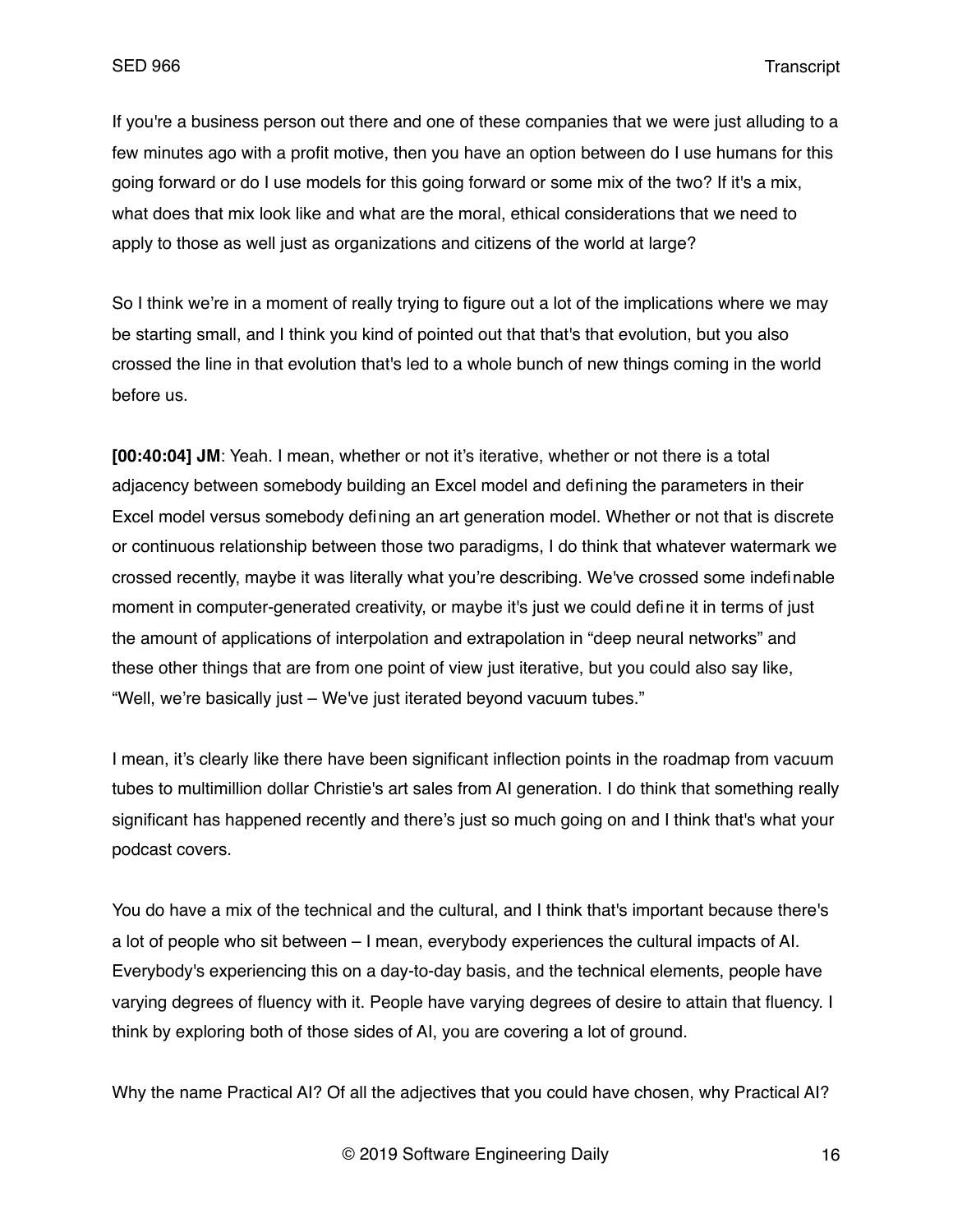**[00:42:16] CB**: So we kind of backed our way into that, to be perfectly honest, and it came with the vision on it wasn't even specific to the podcast, but the vision on what Daniel and I wanted to do in the world in this arena, and that is there are so much hype around AI. Once upon a time, it was the kind of thing where when you read technical articles online or back when things were still in paper magazines and stuff, you'd see it there. But if you look at the last five years, you go back 10 years ago and it was very rare that you would have AI in the media that you would watch you CNN or Fox or whatever your preference would be and see a regular set of stories. But we are now in an age where it is just normal mass media conversation.

With that, there is a lot of hype and there is a lot of marketing that goes with that, and there's a lot of misinformation on what it is at any given point in time. So when Daniel and I, we were already friends and we came from the software development world actually where we got to know each other. But in this AI space we said, "We've been learning and we're recognizing that there're a lot of misunderstanding and misinformation out there. Why don't we help ground people? Why don't we help provide a medium where people can come and just see what it really is? What are the real capabilities and what are – Based on those, even without the hype, what is the implication to the world around us and society of those technical advancements that we're seeing?"

Much like this conversation we're having right now, we want to have this conversation with the entire world, if possible. So we deliberately chose to make it practical in a sense of its both practical. It's very accessible to people. I commonly say, if your grandmother wants to learn about AI, they should listen our podcast, because we do talk about technical topics, but we take the time to define the jargon along the way so that anybody can understand it. In doing that, it makes it productive in their lives even if they're not an AI person, even if they have some job that is in their minds very different from AI and they just would understand what is this thing and how it would affect their lives? So we like to say that we make AI practical, productive and accessible to everyone, and that's why, that very practical, connecting you and your life, whatever that life is, with this thing that's out there changing the world in a lot of ways, but often not the hyped ways that people are worrying about.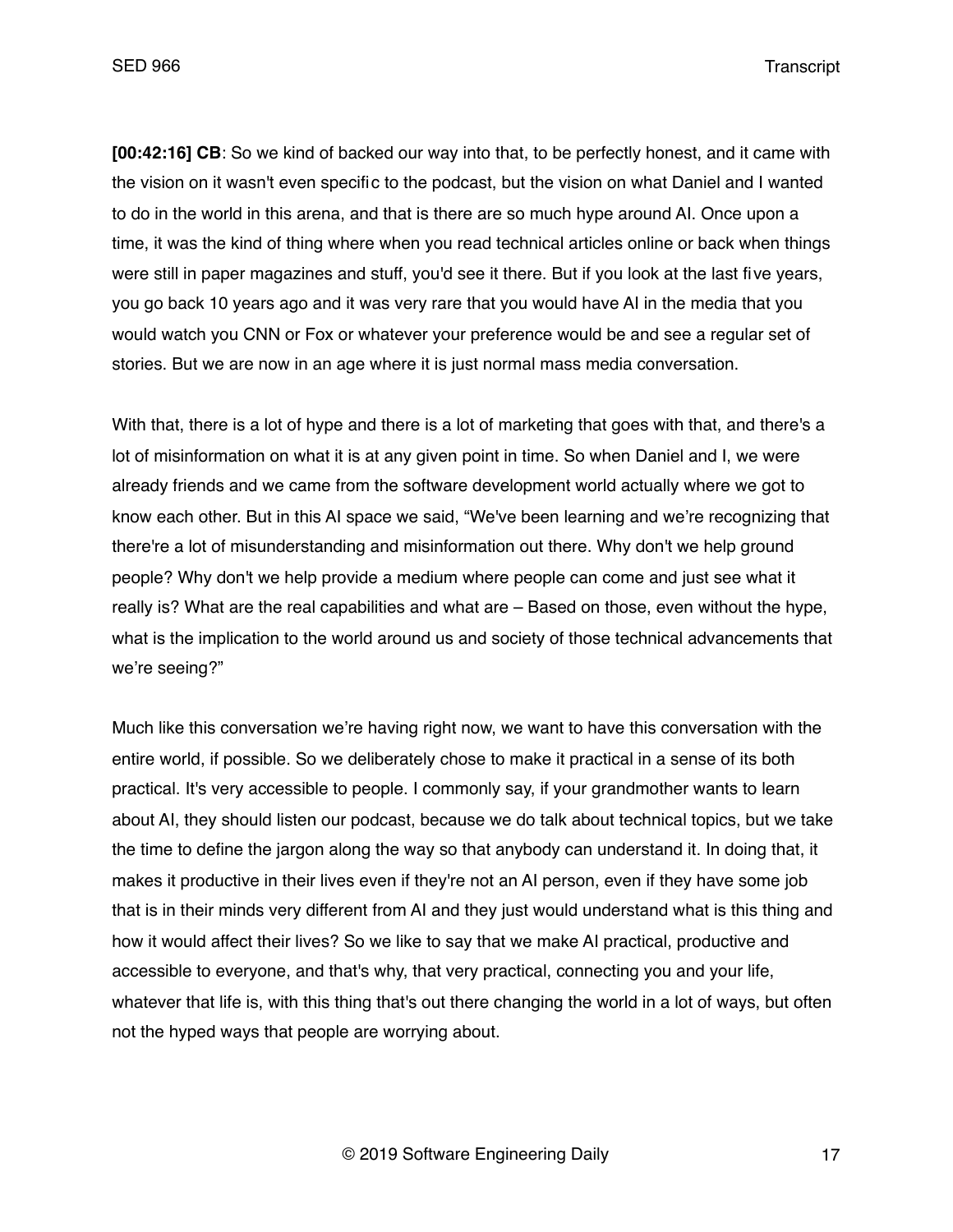**[00:45:03] JM**: All right. We're nearing the end of our time. I got a couple of more questions for you. Let's say I give you \$2 million cash. No attachments, except you have to leave your company and you have to start an AI company today. You have to spend at least a million dollars building that company. What would that company be?

**[00:45:26] CB**: Honestly, there are so many opportunities. The real answer I get people asking me on a regular basis, do I want to go to other organizations or create new companies from scratch? I'm in Atlanta and I participate in Atlanta Startup Community. We actually host an AI meet-up at the Georgia Tech Incubator. So I have that opportunity and I have these conversations. I don't have one that I see. I can think of so many, and I don't know what's right for me right now.

But to be perfectly honest, what the kinds of work that we're doing at my current employment, which is Lockheed Martin, is just so freaking cool, that I honestly don't want to go do the startup right now. Maybe someday, but right now I am so busy learning and seeing what's possible at a company that is pretty quiet about its AI stuff because of the industry it's in.

But we have so much cool stuff out there that it really puts us in that top tier, and very few people are aware of that, that if I get to a point where I'm not learning anymore and things aren't moving and I don't feel that, then maybe I'll consider that. But there are big problems in the world that AI can be a component to solving. Some of those include medicine and healthcare, which I'm keenly interested in. One of the things that I love doing is animal advocacy, animal rescue type stuff, and I started a nonprofit to do work with AI and other advanced technologies in animal welfare, animal advocacy type issues, because there wasn't the profit motive.

So for the moment, staying at Lockheed Martin for the foreseeable future, learning is much as I can. Taking my spare time to use these technologies to save animal lives as an animal lover, and then maybe someday if the time is right I'll look elsewhere. But they're just so many opportunities. I would challenge you. If you're in farming, there AI capabilities in farming and things that you would never normally associate with AI using CNN's to look at crops and give them just the right amount. That's not even new. That's not cutting edge. That's been around for several years. There's really not an industry out there that you can apply this technology to in an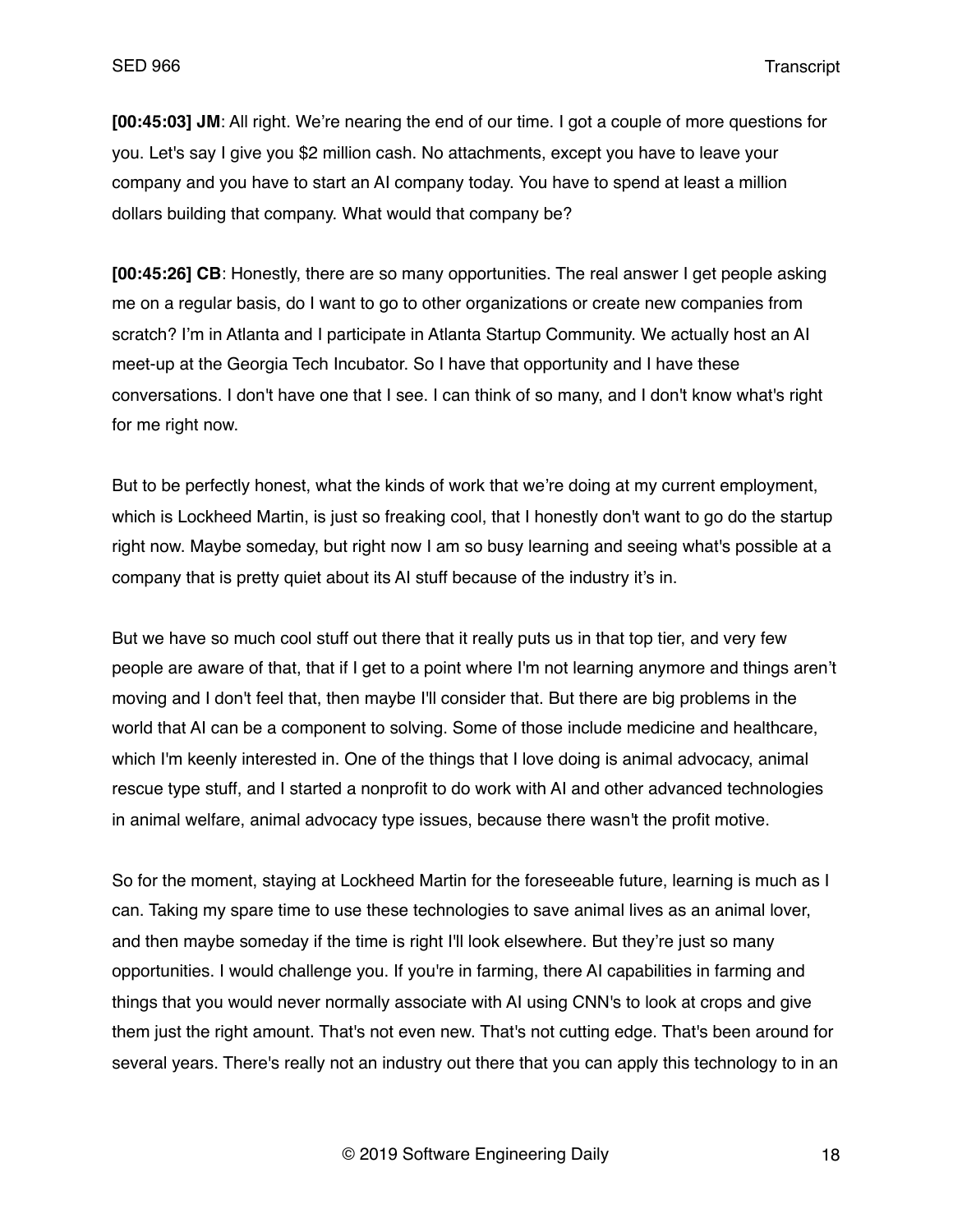incredibly productive way. So it's really pick what your passion is and then say, "How can I take this great toolset and utilize it in that way?"

**[00:47:47] JM**: Last question. What's the difference between podcasting and journalism?

**[00:47:52] CB**: That is a very, very good question. So I guess it really is – You can podcast and you may or may not be a journalist, and sometimes I feel like an amateur journalist too with podcasting and sometimes I don't. Really depends. For me, it changes day-to-day. Not sure what the right definition. I feel like the journalist at least I tend to associate with, kind of the classical news person who is objectively trying to get to the truth of everything and that you can count on their objectivity. I will confess that I don't always do that myself as a podcaster. Maybe I'm not bound to that level of kind of searching for the facts.

I think I probably am more the conversationalist and I just like talking to smart people who are doing really cool things. Not sure that would rise to the level of what I think of as journalism, but I know I have a whole lot of fun doing it and hope to continue for some time.

**[00:48:50] JM**: Cheers to that.

**[00:48:52] CB**: Thanks a lot.

**[00:48:52] JM**: Thank you, Chris. It's been great talking to you.

**[00:48:54] CB**: You too. Thank you.

### [END OF INTERVIEW]

**[00:49:05] JM**: If your product has dashboards and reports, you know the importance of making those analytic products beautiful. Logi Analytics gives you embedded analytics and rich visualizations. You don't need to be a designer to get great analytics in your product. According to the Gartner Analyst Firm, the look and feel of embedded analytics has a direct impact on how end-users perceive your application.